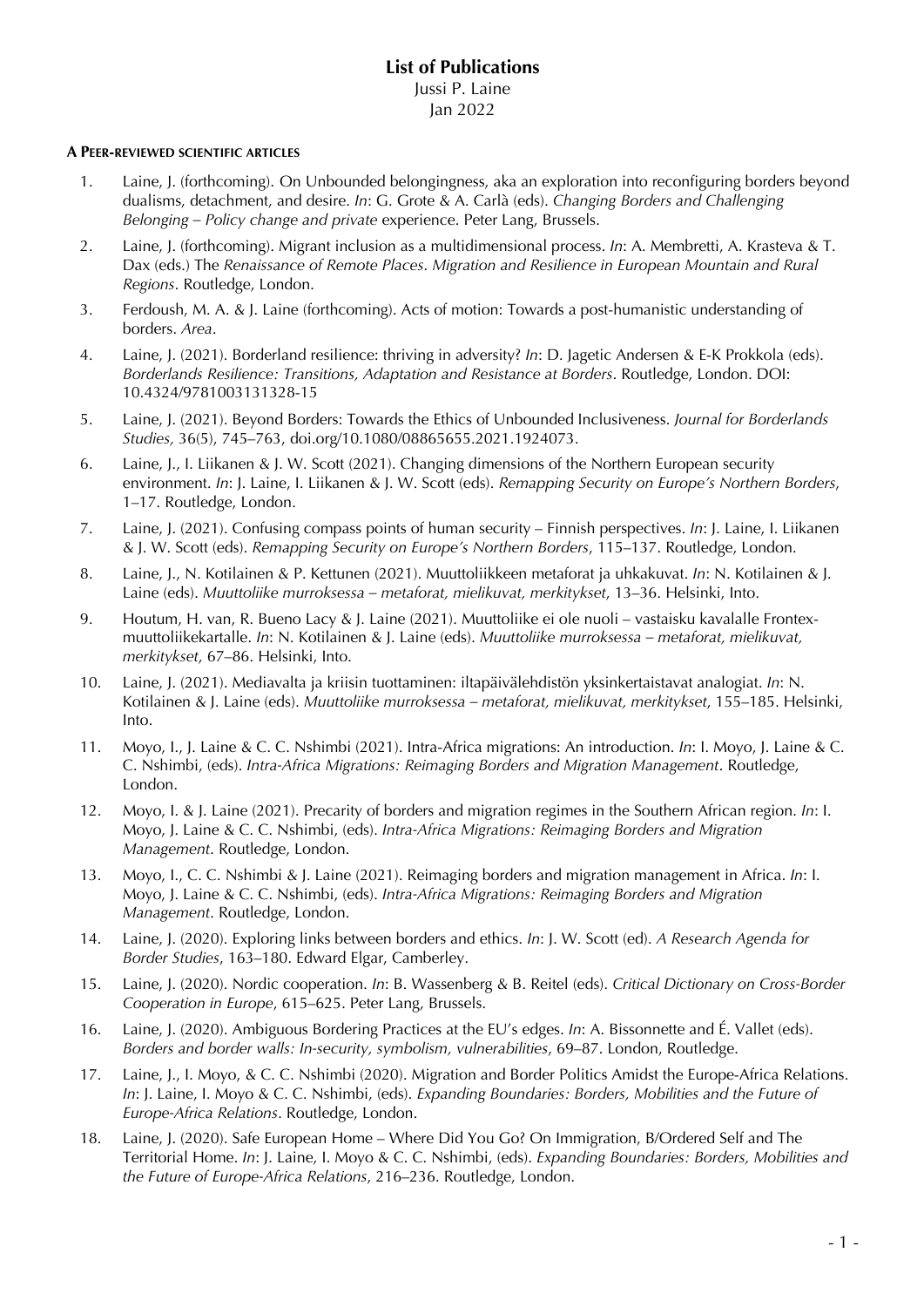- 19. Laine, J., C. C. Nshimbi & I. Moyo (2020). Expanding the Boundaries of Euro–Africa Relations. *In*: J. Laine, I. Moyo & C. C. Nshimbi, (eds). *Expanding Boundaries: Borders, Mobilities and the Future of Europe-Africa Relations*. Routledge, London.
- 20. Rauhut, D. & J. Laine (2020). Swedish Immigrants to Portugal: A Bordering Perspective. *Journal of Borderlands Studies* [Epub ahead of print 09 Jun 2020], DOI: 10.1080/08865655.2020.1777888.
- 21. Ptak, T., J. Laine, Z. Hu, Y. Liu, V. Konrad & M. van der Velde (2020). Understanding borders through dynamic processes: capturing relational motion from south-west China's radiation centre. Territory, Politics, Governance [Epub ahead of print 11 Jun 2020], DOI: 10.1080/08865655.2020.1777888.
- 22. Laine, J. (2020). Reframing African migration to Europe: an alternative narrative. *In*: I. Moyo, C. C. Nshimbi and J. P. Laine, eds., Migration conundrums, regional integration and development: Africa-Europe relations in a changing global order, 93–116. Palgrave Macmillan, London.
- 23. Moyo, I., C. C. Nshimbi & J. Laine (2020). Migration and Transformation: Africa-Europe Migration Conundrums in a Changing Global Order. *In*: I. Moyo, C. C. Nshimbi and J. P. Laine, (eds). Migration conundrums, regional integration and development: Africa-Europe relations in a changing global order, 3–15. Palgrave Macmillan, London.
- 24. Nshimbi, C. C., I. Moyo & J. Laine (2020). Beyond the Present: Migration Governance for Regions and Inclusive Development. *In*: I. Moyo, C. C. Nshimbi and J. P. Laine, (eds). Migration conundrums, regional integration and development: Africa-Europe relations in a changing global order, 275–280. Palgrave Macmillan, London.
- 25. Laine, J., I. Moyo, & C. C. Nshimbi (2020). Borders as sites of encounter and contestation. *In*: C. C. Nshimbi, I. Moyo & J. Laine (eds). Borders, Sociocultural Encounters and Contestations: Southern African experiences in Global view, 3–14. Routledge, London.
- 26. Moyo, I., C. C. Nshimbi & J. Laine (2020). Implications of the micro processes of encounter and contest in borders. *In*: C. C. Nshimbi, I. Moyo & J. Laine (eds). Borders, Sociocultural Encounters and Contestations: Southern African experiences in Global view, 141–144. Routledge, London.
- 27. Laine, J. & J. W. Scott (2019). Ontological (in)security: the EU's bordering dilemma and neighbourhood. *In*: Paasi, A., E-K. Prokkola, J. Saarinen & K. Zimmerbauer (eds). *Borderless Worlds for Whom? Ethics, Moralities and Mobilities*, 184–196. Routledge, London.
- 28. Laine, J. (2019). Tabloid media and the dubious terrain of migration reporting. *Ethical Space* 16 (1), 34–40.
- 29. Konrad, V., J. Laine, I. Liikanen, J. W. Scott & R. Widdis (2018). The Language of Borders. *In*: S. Brunn & R. Kehrein (Eds). *Handbook of the Changing World Language Map*. Springer, Dordrecht.
- 30. Laine, J. I. Liikanen & J. W. Scott (2018). Post-Cold War Borders and Borderscapes. *In*: Laine, J., I. Liikanen & J. W. Scott (Eds). *Post-Cold War Borders: Reframing Political Space in the EU's Eastern Europe*. Routledge, London.
- 31. Raudaskoski, M. & J. Laine (2018). Changing Perceptions of the Finnish-Russian Border in the Post-Cold War Context. *In*: Laine, J., I. Liikanen & J. W. Scott (Eds). *Post-Cold War Borders: Reframing Political Space in the EU's Eastern Europe*. Routledge, London.
- 32. Laine, J. & J. W. Scott (2018). On Borderscapes of Post-Soviet Space. *In*: Laine, J., I. Liikanen & J. W. Scott (Eds). *Post-Cold War Borders: Reframing Political Space in the EU's Eastern Europe*. Routledge, London.
- 33. Laine, J. (2018). The Ukraine Crisis and Ontological (In)Security: Implications from a Finnish Perspective. *In*: G. Soroka & T. Stępniewski (Eds). *Ukraine after Maidan: Revising Domestic and Regional Issues.* Ibidem-Verlag, Stuttgart.
- 34. Laine, J. (2018). The Ethics of Bordering: A Critical Reading of the Refugee 'Crisis.' *In*: Besier, G. & K. Stoklosa (Eds.) *How to Deal with Refugees? Europe as a Continent of Dreams*, 278–301. LIT Verlag, Berlin.
- 35. Laine, J. & D. Rauhut (2018). When Reality Does Not Meet Expectations: Refugee Experiences from Finland and Sweden. *In*: Besier, G. & K. Stoklosa (Eds.) *How to Deal with Refugees? Europe as a Continent of Dreams*, 61–76. LIT Verlag, Berlin.
- 36. Laine, J. (2017). 当代全球化背景下的边界和边界景观 [Borders and borderscapes under contemporary globalization]. 地理科学进展, *Progress in Geography* 36 (12), 1531–1539.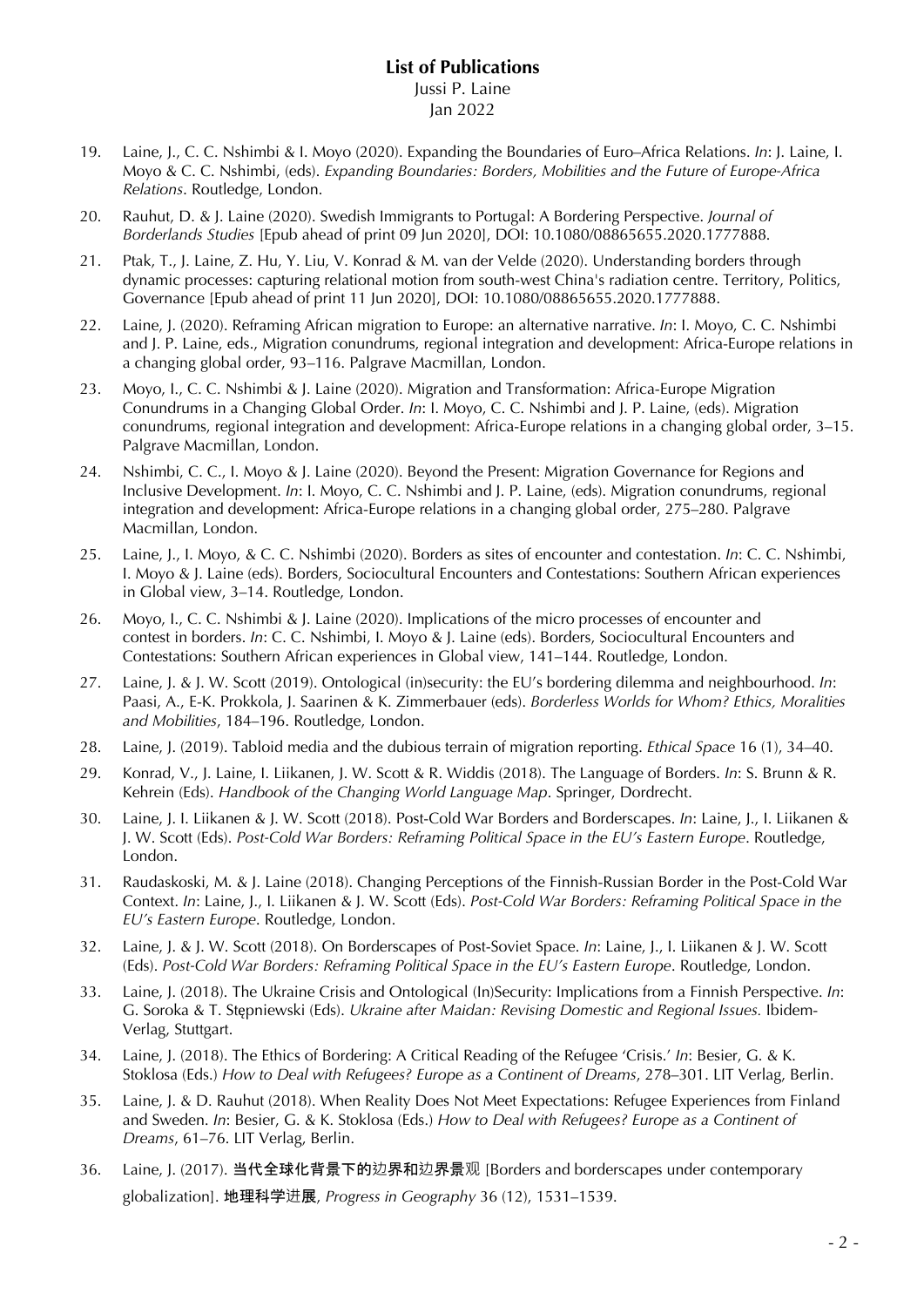- 37. Laine, J. (2017). Rationalités irrationnelles: craintes et paranoïa à l'interface Finlande-Russie. *In*: S. Considère & T. Perrin, eds. *Frontières et représentations sociales: questions et perspectives méthodologiques,* 165– 192. Harmattan-Academia, coll. Thélème, Louvain-la-Neuve.
- 38. Laine, J. & A Casaglia (2017). Challenging borders: a critical perspective on the relationship between state, territory, citizenship and identity. *Europa Regional* 24 (1), 3–8.
- 39. Casaglia A. & J. Laine (2017). Towards a re-articulation of the relationship between state, territory, and identity through a situated understanding of borders. *Europa Regional* 24 (1), 93–96.
- 40. Laine, J. & M. van der Velde (2017). Spiritually Ours, Factually Yours: Karelia and Russia in Finnish Public Consciousness. *Europa Regional* 24 (1), 65–79.
- 41. Laine, J. (2017). Understanding Borders under Contemporary Globalisation. *Annales Scientia Politica* 6 (1), 6– 18.
- 42. Laine, J. (2017). Shifting Borders: Unpredictability and Strategic Distrust at the Finnish–Russian Border. *In*: G. Besier & K. Stokłosa, eds. Neighbourhood Perceptions of the Ukraine Crisis: From the Soviet Union into Eurasia, pp. 90–104. Routledge, London.
- 43. Laine, J. (2017). Восприятие России в общественном сознании Финляндии [Perception of Russia in the Finnish Public Consciousness]. *Сравнительная политика* [*Comparative Politics Russia*], 8 (1), 123–139. DOI: 10.18611/2221-3279-2017-8-1-123-139.
- 44. Laine, J. (2017). Finnish-Russian Border Mobility and Tourism: localism overruled by geopolitics. *In*: D. Hall, ed. *Tourism and Geopolitics: Issues and Concepts from Central and Eastern Europe. CABI, Wallingford.*
- 45. Laine, J. (2017 [online first 2016]). European Civic Neighbourhood: towards a bottom-up agenda across borders. *Tijdschrift voor economische en sociale geografie* 108 (2), DOI:10.1111/tesg.12211.
- 46. Laine, J. (2016). Building a Transnational Space for Action: civil society organizations as agents of change at the Finnish–Russian border. *International Studies* 50 (1&2), 1–19, DOI: 10.1177/0020881716654407.
- 47. Laine, J. (2016). The Multiscalar Production of Borders. *Geopolitics* 21 (3), 465–482*,* DOI: 10.1080/14650045.2016.1195132.
- 48. Laine, J. (2015). Threats, Challenges, and Finnish-Russian Cross-Border Security Cooperation: A Finnish Perspective, *Eurolimes* 20, 125–142.
- 49. Domaniewski, S. & J. Laine (2015). A Case for the Coexistence of Security and 'Open' Borders on the Polish-Russian Borderland, *Eurolimes* 20, 81–96.
- 50. Laine, J. (2015). A Historical View on the Study of Borders. *In*: Sevastianov, S. V., J. Laine & A. Kireev, eds. *Introduction to Border Studie*s, pp. 14–32. Dalnauka, Vladivostok.
- 51. Brambilla, C., J. Laine, J. W. Scott & G. Bocchi (2015). Introduction: Thinking, Mapping, Acting and Living Borders under Contemporary Globalisation. *In:* Brambilla, C., J. Laine, J. W. Scott & G. Bocchi, eds. *Borderscaping: Imaginations and Practices of Border Making*, pp. 1–9. Ashgate, London.
- 52. Laine, J. & M. Tervonen (2015). *Remaking the Border: Post-Soviet Borderscapes in the Finnish Media. In:*  Brambilla, C., J. Laine, J. W. Scott & G. Bocchi, eds. *Borderscaping: Imaginations and Practices of Border Making*, pp. 65–76. Ashgate, London.
- 53. Laine, J. (2015 [Online first 2014]). No news is good news? Making the Finnish public image of Russia. *GeoJournal* 80 (1), 93–112.
- 54. Laine, J. (2014). Debating Civil Society: Contested Conceptualizations and Development Trajectories. *International Journal of Not-for-Profit Law* 16 (1), 59–77.
- 55. Laine, J. (2014). Глобальные перспективы исследований границ. *Ойкумена* 3(30), 49–57.
- 56. Laine, J. (2014). Association for Borderland Studies' World Conference Report. *Journal of Borderlands Studies* 29 (4), 537–540.
- 57. Laine, J. (2014). Opportunities and Challenges of Non-State Dialogue across the Finnish-Russian Border. *Annales Scientia Politica* 3 (1), 4–14.
- 58. Laine, J. (2014). Something Old, New, Borrowed, and Blue: Towards a Bottom-Up Agenda of the Finnish-Russian Relations. *Fennia* 192 (1), 65–78.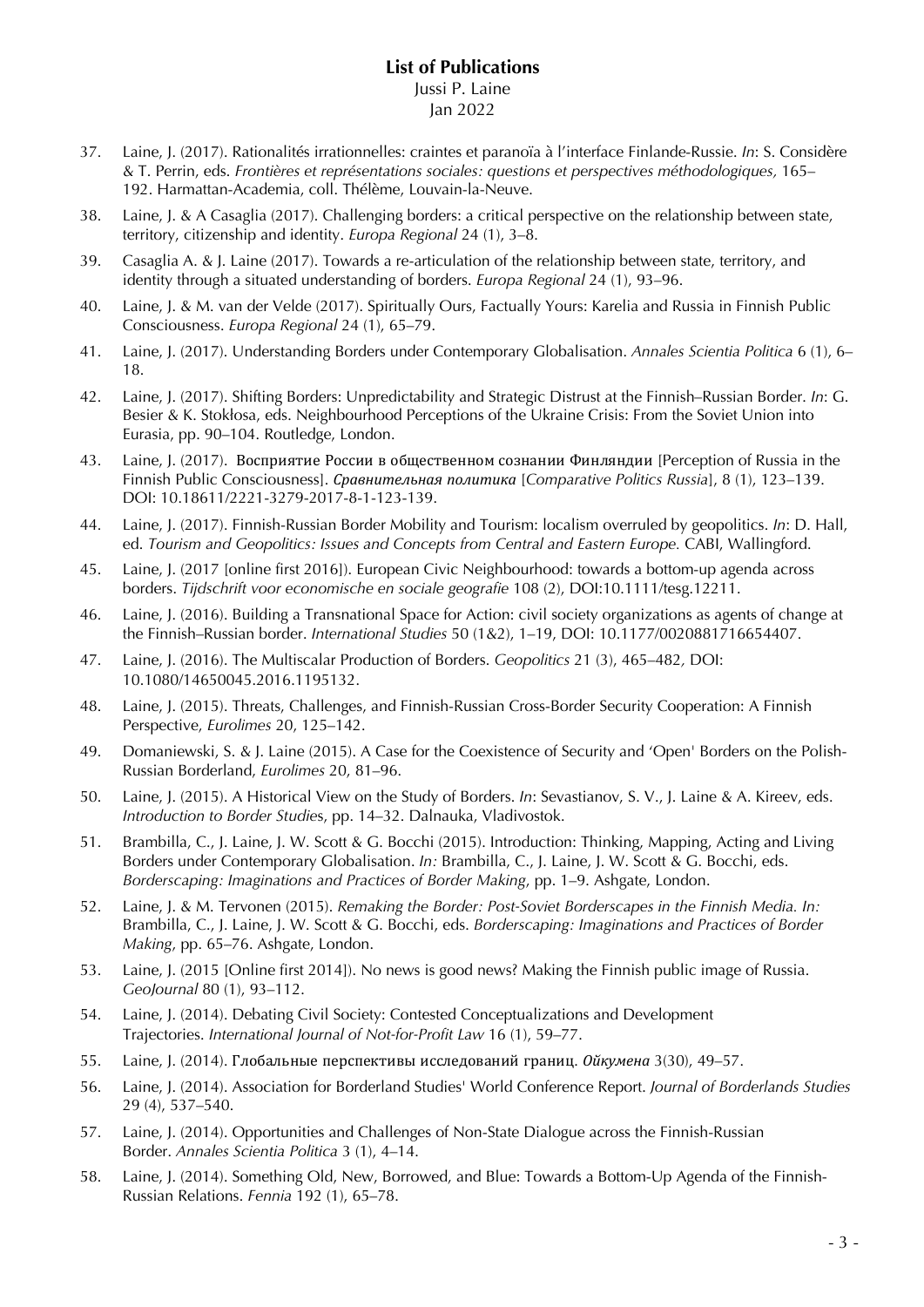# Jan 2022

- 59. Laine, J. (2014). ABS World: Making a Worldwide Border Studies Community. *Eurasia Border Review* 5:1, 127–129.
- 60. Laine, J. (2013). Co-operation and Security at the EU-Russian Interface. *Central and Eastern Europe: convergence, integration and security*. The Yearbook of the Institute of East-Central Europe 11 (6), 205–226.
- 61. Laine, J. (2013). Understanding Borders: Potentials and Challenges of Evolving Border Concepts. *In*: Sevastianov S. V., P. Richardson & A. Kireev (Eds). *Borders and Transborder Processes in Eurasia*, 30–44. Dalnauka, Vladivostok.
- 62. Laine, J. (2013). Kansalaiset ja EU:n naapuruuspolitiikka. *Alue ja ympäristö* 42 (2), 79–82.
- 63. Izotov, A. & J. Laine (2012). Constructing (Un)familiarity: Role of Tourism in Identity and Region Building at the Finnish-Russian Border. *European Planning Studies* 21 (1), 93–111.
- 64. Scott, J. W. & J. Laine (2012). Borderwork: Finnish-Russian Co-operation and Civil Society Engagement in the Social Economy of Transformation. *Entrepreneurship & Regional Development* 24 (3–4), 181–197.
- 65. Laine, J. (2012). Border Paradox: Striking a Balance between Access and Control in Asymmetrical Border Settings. *Eurasia Border Review* 3 (1), 51–79.
- 66. Laine, J. & A. Demidov (2012). Civil Society Organisations as Drivers of Cross-border Interaction: On Whose Terms, for Which Purpose? *In*: Eskelinen, H., I. Liikanen & J. Scott, eds. *The EU-Russia Borderland: New Contexts for Regional Cooperation*, 131–148. Routledge, London & New York.
- 67. Laine, J. (2011). In Search of Balance: Russia and the EU in the North. *Polar Geography* 34 (3), 163–192.
- 68. Laine, J. (2007). Incommodious Border? Rethinking the Function of the Finnish-Russian Border. *Fennia* 185 (1), 49–62.
- 69. Laine, J. (2007). Cross-Border University at a Crossroads an Aspect of the Bologna Process in Practice. *In*: Laine, J., B. Petersson., S. Prozorov & H. Rytövuori-Apunen, eds. *Bologna Process on the Ground: Experiences of Nordic-Baltic-Russian Cooperation in Higher Education,* pp. 41–48. Report of the *Nordplus Neighbour Network* 'The European North and EU-Russian International Relations'. Centre for European Studies Conference Series No. 1, Lund University, Sweden.
- 70. Laine, J., B. Petersson., S. Prozorov & H. Rytövuori-Apunen (2007). Editors' Note. *In*: Laine, J., B. Petersson., S. Prozorov & H. Rytövuori-Apunen, eds. *Bologna Process on the Ground: Experiences of Nordic-Baltic-Russian Cooperation in Higher Education,* pp. 7–11. Report of the *Nordplus Neighbour Network* 'The European North and EU-Russian International Relations'. Centre for European Studies Conference Series No. 1, Lund University, Sweden.

### **B NON-REFEREED SCIENTIFIC ARTICLES**

- 71. Laine, J. (2021). Poikkeusajan maantiedettä, pääkirjoitus. *Terra* 133 (3), 11 –112, doi.org/10.30677/terra.11188.3
- 72. Kotilainen, N. & J. Laine (2021). Muuttoliikkeen metaforat ja uhkakuvat. *In*: N. Kotilainen & J. Laine (eds). *Muuttoliike murroksessa – metaforat, mielikuvat, merkitykset*, 345–351. Helsinki, Into.
- 73. Laine, J., et *al.* (2021) The impact of social and economic policies on migrants in Europe. MATILDE report, DOI: 10.5281/zenodo.4483950.
- 74. Laine, J. (2020). Fear and loathing in the European Union: Immigration and the hunt for a homogeneous home. Central European Service for Cross-border Initiatives (CESCI) European Institute of Cross-Border Studies, Budapest.
- 75. Laine, J. (2020). Foreword "Identities and Methodologies of Border Studies: Recent Empirical and Conceptual Approaches". *Borders in Perspective,* 6. UniGR-Center for Border Studies, Esch-sur-Alzette, Luxembourg.
- 76. Laine, J. (2020). Observations on Borders as Social Fact and Ethical Problems. *In*: J W. Scott, ed. *Cross-Border Review 2019,* 23–40*.* Central European Service for Cross-border Initiatives (CESCI) European Institute of Cross-Border Studies, Budapest.
- 77. Venken, M., A. Fellner, A. Dorfman, J. Laine, D. Meier, L. Trautman, D. Tripathi & W. Zeller (2019). Border-Making and its Consequences: A Global Overview. *Eurasia Border Review*, 10 (1), 56–69.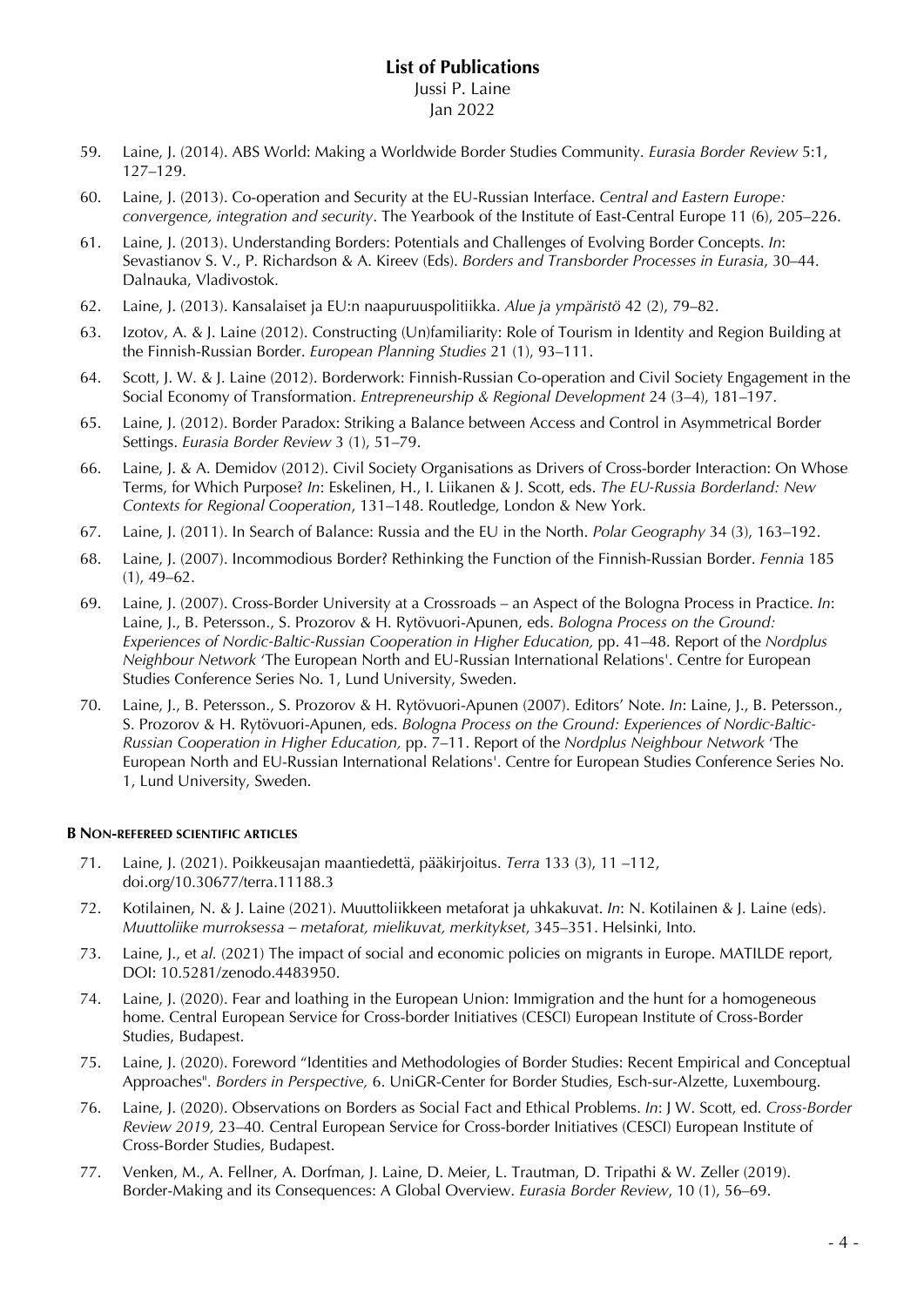- 78. Laine, J. (2018). Conditional welcome and the ambivalent self commentary to Gill. *Fennia* 196 (2), 230– 235.
- 79. Laine, J. (2017). Preface: Remapping Sortavala from Below. *In*: Izotov, A. Soviet Identity Politics and Local Identity in a Closed Border Town, 1944–1991, pp. vii-x. Slavic Eurasia Papers No. 8. Slavic-Eurasian Research Center, Hokkaido University, Japan.
- 80. Laine, J. (2017). An Alternative Politics of Borders: the EU-Russia Interphase as a Space of Encounter. *In*: J. Scott, ed*. Cross-Border Review Yearbook 2016: European Crisis and its Consequences for Borders and Cooperation*, 29–48. Central European Service for Cross-border Initiatives (CESCI) European Institute of Cross-Border Studies, Budapest.
- 81. Houtum, van H., J. Laine & J. Scott (2017). EUBORDERSCAPES Potentials and Challenges of Evolving Border Concepts. *In*: J. Scott, ed. Cross-Border Review Yearbook 2016: European Crisis and its Consequences for Borders and Cooperation, 135–152. Central European Service for Cross-border Initiatives (CESCI) European Institute of Cross-Border Studies, Budapest.
- 82. Sevastianov, S. V., J. Laine & A. Kireev (2015). Preface. *In*: Sevastianov, S. V., J. Laine & A. Kireev, eds. *Introduction to Border Studie*s, pp. 5–11. Dalnauka, Vladivostok.
- 83. Laine, J. (2009). B/ordering North: Russia and the Balance of Northern Co-operation. The Proceedings of the 5th Open Assembly of the Northern Research Forum Seeking Balance in a Changing North, Anchorage, Alaska, USA 24–27 September 2008.
- 84. Kononenko, V. & J. Laine (2008). Assessment of the Finnish-Russian Border: The Case of Vaalimaa Border Crossing Point. The Finnish Institute of International Affairs Working Paper No. 57. Helsinki.
- 85. Laine, J. (2008). Co-operation, Cohesion, Growth: Realistic Prospects for the Finnish-Russian Borderland? *In*: Okuda, H. & J. Kortelainen, eds*. Russian Border Regions from the Perspective of Two Neighbours*. Proceedings of the Finnish-Japanese Bilateral Joint Seminar, Sapporo, 22–27 October 2007. Centre for Development Policy Studies, Hokkai-Gakuen University, Sapporo, Japan.
- 86. Laine, J. (2006). *From Barrier to Bridge? The Open Border Paradox at the Finnish-Russian* Border. A CD publication by the Jean Monnet European Centre of Excellence, University of Tampere.
- 87. Boykova, S., L. Bulavina, M. Fritsch, M. Halonen, S. Heglund, J. Laine, E. Mihkel & L. Ushakova (2004). Euregio Karelia – New Geopolitical Space for Interaction. *In*: Fryer, P., ed. *Euregio Karelia and the Future of Cross-border Co-operation,* pp*.* 73–92. Reports of the Karelian Institute N:o 5/2004, University of Joensuu, Joensuu.

### **C SCIENTIFIC BOOKS**

- 88. Laine, J., I. Liikanen & J. W. Scott, eds. (2021). *Remapping Security on Europe's Northern Borders*. Routledge: London.
- 89. Kotilainen, N. & J. Laine, eds. (2021). *Muuttoliike murroksessa – metaforat, mielikuvat, merkitykset*. Helsinki, Into.
- 90. Moyo, I., J. Laine & C. C. Nshimbi, eds. (2021). *Intra-Africa Migrations: Reimaging Borders and Migration Management*. Routledge, London.
- 91. Laine, J., I. Moyo & C. C. Nshimbi, eds. (2020). *Expanding Boundaries: Borders, Mobilities and the Future of Europe-Africa Relations.* Routledge, London.
- 92. Nshimbi, C. C., I. Moyo & J. Laine, eds. (2020). *Borders, Sociocultural Encounters and Contestations: Southern African experiences in Global view*. Routledge, London.
- 93. Moyo, I., C. C. Nshimbi & J. Laine, eds. (2020). *Migration Conundrums, Regional Integration and Development: Africa-Europe Relations in a Changing Global Order*. Palgrave Macmillan: London.
- 94. Laine, J., I. Liikanen & J. W. Scott, eds. (2018). *Post-Cold War Borders: Reframing Political Space in the EU's Eastern Europe*. Routledge: London.
- 95. Sevastianov, S. V., J. Laine & A. Kireev, eds. (2016). *Введение в исследования границ*. Dalnauka, Vladivostok.